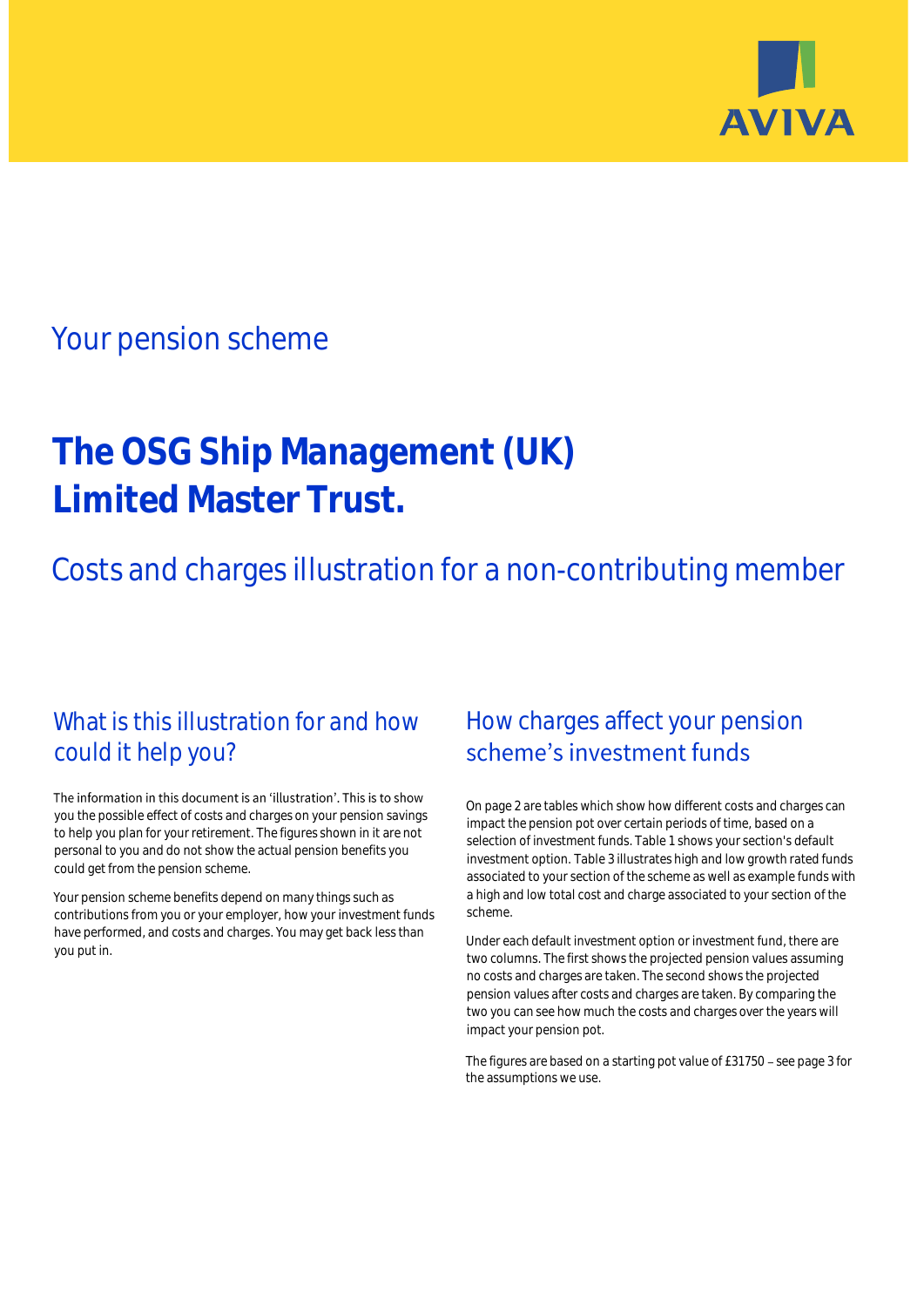| Illustration of effect of costs and charges on the Default Investment Option in<br>The OSG Ship Management (UK) Limited Master Trust. |                                                                           |                                    |  |  |  |  |  |  |
|---------------------------------------------------------------------------------------------------------------------------------------|---------------------------------------------------------------------------|------------------------------------|--|--|--|--|--|--|
|                                                                                                                                       | <b>My Future</b>                                                          |                                    |  |  |  |  |  |  |
|                                                                                                                                       | Assumed growth rate 3.3% (p.a.)<br>Assumed costs and charges 0.43% (p.a.) |                                    |  |  |  |  |  |  |
|                                                                                                                                       |                                                                           |                                    |  |  |  |  |  |  |
| At end of year                                                                                                                        | Projected value assuming no                                               | <b>Projected value after costs</b> |  |  |  |  |  |  |
|                                                                                                                                       | costs and charges are taken                                               | and charges are taken              |  |  |  |  |  |  |
| $\mathbf{1}$                                                                                                                          | £32,100                                                                   | £31,900                            |  |  |  |  |  |  |
| $\overline{2}$                                                                                                                        | £32,400                                                                   | £32,100                            |  |  |  |  |  |  |
| 3                                                                                                                                     | £32,800                                                                   | £32,300                            |  |  |  |  |  |  |
| 4                                                                                                                                     | £33,100                                                                   | £32,500                            |  |  |  |  |  |  |
| 5                                                                                                                                     | £33,500                                                                   | £32,800                            |  |  |  |  |  |  |
| 10                                                                                                                                    | £35,300                                                                   | £33,800                            |  |  |  |  |  |  |
| 15                                                                                                                                    | £37,300                                                                   | £34,900                            |  |  |  |  |  |  |
| 20                                                                                                                                    | £39,300                                                                   | £36,000                            |  |  |  |  |  |  |
| 25                                                                                                                                    | £41,500                                                                   | £37,100                            |  |  |  |  |  |  |
| 30                                                                                                                                    | £43,700                                                                   | £38,300                            |  |  |  |  |  |  |
| 35                                                                                                                                    | £46,100                                                                   | £39,500                            |  |  |  |  |  |  |
| 40                                                                                                                                    | £48,200                                                                   | £40,300                            |  |  |  |  |  |  |
| 45                                                                                                                                    | £49,400                                                                   | £40,500                            |  |  |  |  |  |  |
| 50                                                                                                                                    | £49,600                                                                   | £39,800                            |  |  |  |  |  |  |

### **Table 2**

| List of Funds included in the Default Investment Option |                       |                    |  |  |  |  |  |  |
|---------------------------------------------------------|-----------------------|--------------------|--|--|--|--|--|--|
| <b>Fund name</b>                                        | <b>Total Cost and</b> | <b>Growth Rate</b> |  |  |  |  |  |  |
|                                                         | Charge (p.a.)         | (p.a.)             |  |  |  |  |  |  |
| Av MyM My Future Growth                                 | 0.45%                 | 3.60%              |  |  |  |  |  |  |
| Av MyM My Future Consolidation                          | 0.40%                 | 2.40%              |  |  |  |  |  |  |
|                                                         |                       |                    |  |  |  |  |  |  |
|                                                         |                       |                    |  |  |  |  |  |  |
|                                                         |                       |                    |  |  |  |  |  |  |
|                                                         |                       |                    |  |  |  |  |  |  |
|                                                         |                       |                    |  |  |  |  |  |  |
|                                                         |                       |                    |  |  |  |  |  |  |
|                                                         |                       |                    |  |  |  |  |  |  |
|                                                         |                       |                    |  |  |  |  |  |  |

#### **Aviva Life & Pensions UK Limited.**

Registered in England No. 3253947. Registered office: Aviva, Wellington Row, York, YO90 1WR. Authorised by the Prudential Regulation Authority and regulated by the Financial Conduct Authority and the Prudential Regulation Authority. Firm Reference Number 185896. **aviva.co.uk** TEMP GFI NG071309 09/2018